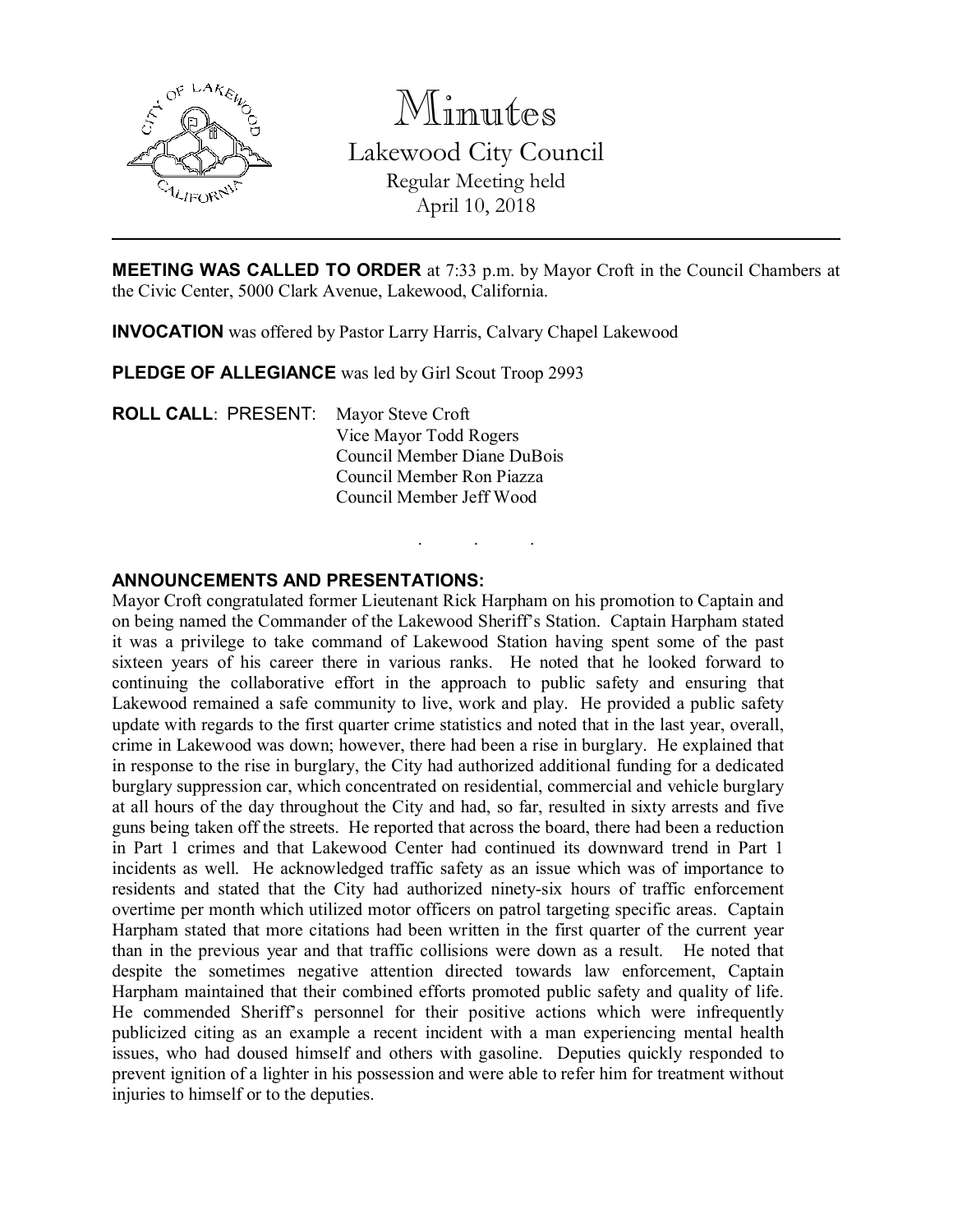City Council Minutes April 10, 2018 Page 2

### ANNOUNCEMENTS AND PRESENTATIONS: - Continued

Vice Mayor Rogers thanked the Captain for noting that the reason for deputies writing traffic citations was not to generate revenue but to reduce the incidence of traffic collisions. Responding to a question posed by Vice Mayor Rogers regarding package thefts from porches, Captain Harpham stated that the issue had been addressed with the department's crime analysts who were working to study and determine if there had been any patterns or trends that could be identified. He added that they were also working towards formulating proactive efforts including positioning deputies at target locations and public safety messaging to alert residents and provide suggestions to reduce the likelihood of having their packages stolen.

Responding to questions from Council Member Wood regarding volunteer opportunities for residents, Captain Harpham explained that the collaborative unit that he had referenced earlier included community members who assisted with public safety and fighting crime. In addition to the Neighborhood Watch Block Captains and Volunteers on Patrol programs, there were opportunities for assisting in the day-to-day operations at the station and with traffic control. He stated that the services provided by volunteers were invaluable and invited those who were interested to become involved.

Captain Harpham made a presentation on behalf of Sheriff Jim McDonnell and the personnel of the Lakewood Station to Council Member DuBois in recognition of her leadership and dedicated service during her mayoral term.

. . .

### ROUTINE ITEMS:

COUNCIL MEMBER WOOD MOVED AND COUNCIL MEMBER DUBOIS SECONDED TO APPROVE ROUTINE ITEMS 1 THROUGH 6.

- RI-1 Approval of Minutes of the Meetings held March 13, 2018
- RI-2 Approval of Personnel Transactions
- RI-3 Approval of Registers of Demands
- RI-4 Report of City Council Committees' Activities
- RI-5 RESOLUTION NO. 2018-11; A RESOLUTION OF THE CITY COUNCIL OF THE CITY OF LAKEWOOD AMENDING RESOLUTION NO. 2007-58 TO ADD A NEW COMMITTEE TO THE LIST OF STANDING COMMITTEES OF THE CITY COUNCIL
- RI-6 RESOLUTION NO. 2018-12; A RESOLUTION OF THE CITY COUNCIL OF THE CITY OF LAKEWOOD SUPPORTING THE VETERANS AND HOUSING BOND SLATED FOR THE NOVEMBER 2018 STATEWIDE BALLOT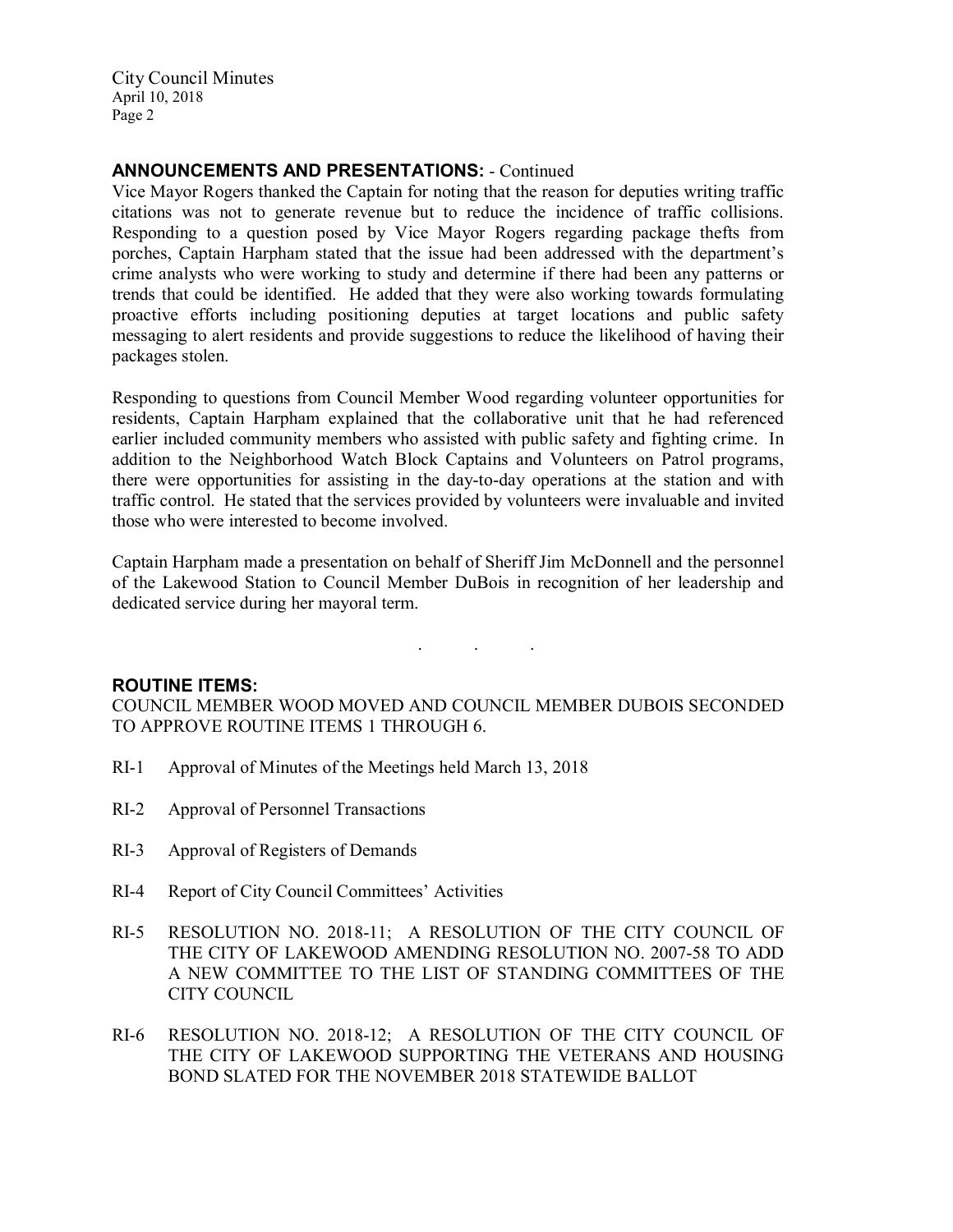City Council Minutes April 10, 2018 Page 3

#### ROUTINE ITEMS: - Continued

UPON ROLL CALL VOTE, THE MOTION WAS APPROVED:

AYES: COUNCIL MEMBERS: Piazza, DuBois, Rogers, Wood and Croft NAYS: COUNCIL MEMBERS: None

# 3.1 • APPROVAL OF APPOINTMENTS TO GOVERNMENTAL ASSOCIATIONS, ORGANIZATIONS AND COMMITTEES

 $\mathcal{L}^{\mathcal{L}}$  . The set of  $\mathcal{L}^{\mathcal{L}}$  , and  $\mathcal{L}^{\mathcal{L}}$ 

Mayor Croft presented the list of appointments to governmental associations, organizations and committees.

| ORGANIZATIONAL APPOINTMENTS<br>California Contract Cities        |                         |                    |
|------------------------------------------------------------------|-------------------------|--------------------|
| Association                                                      | Wood - Representative   | Piazza - Alternate |
| California Joint Powers<br><b>Insurance Authority</b>            | Wood - Representative   | Croft - Alternate  |
| So. Calif. Association of Governments (SCAG)<br>General Assembly | DuBois - Representative | Piazza - Alternate |
| Gateway Cities COG Board                                         | DuBois - Representative | Piazza - Alternate |
| Greater Los Angeles County<br>Vector Control District            | Croft - Representative  |                    |
| Job Training Partnership Act<br><b>SELACO WIB</b>                | Wood - Policy Board     |                    |
| League of California Cities<br>L.A. County Division              | Piazza - Representative | DuBois - Alternate |
| <b>City Selection Committee</b>                                  | Croft - Representative  | DuBois - Alternate |
| Annual League Conference                                         | DuBois - Representative | Croft - Alternate  |
| L.A. County Sanitation<br>District #3 $&$ #19                    | Croft - Representative  | Rogers - Alternate |
| Southeast Water Coalition                                        | Rogers - Representative | Croft - Alternate  |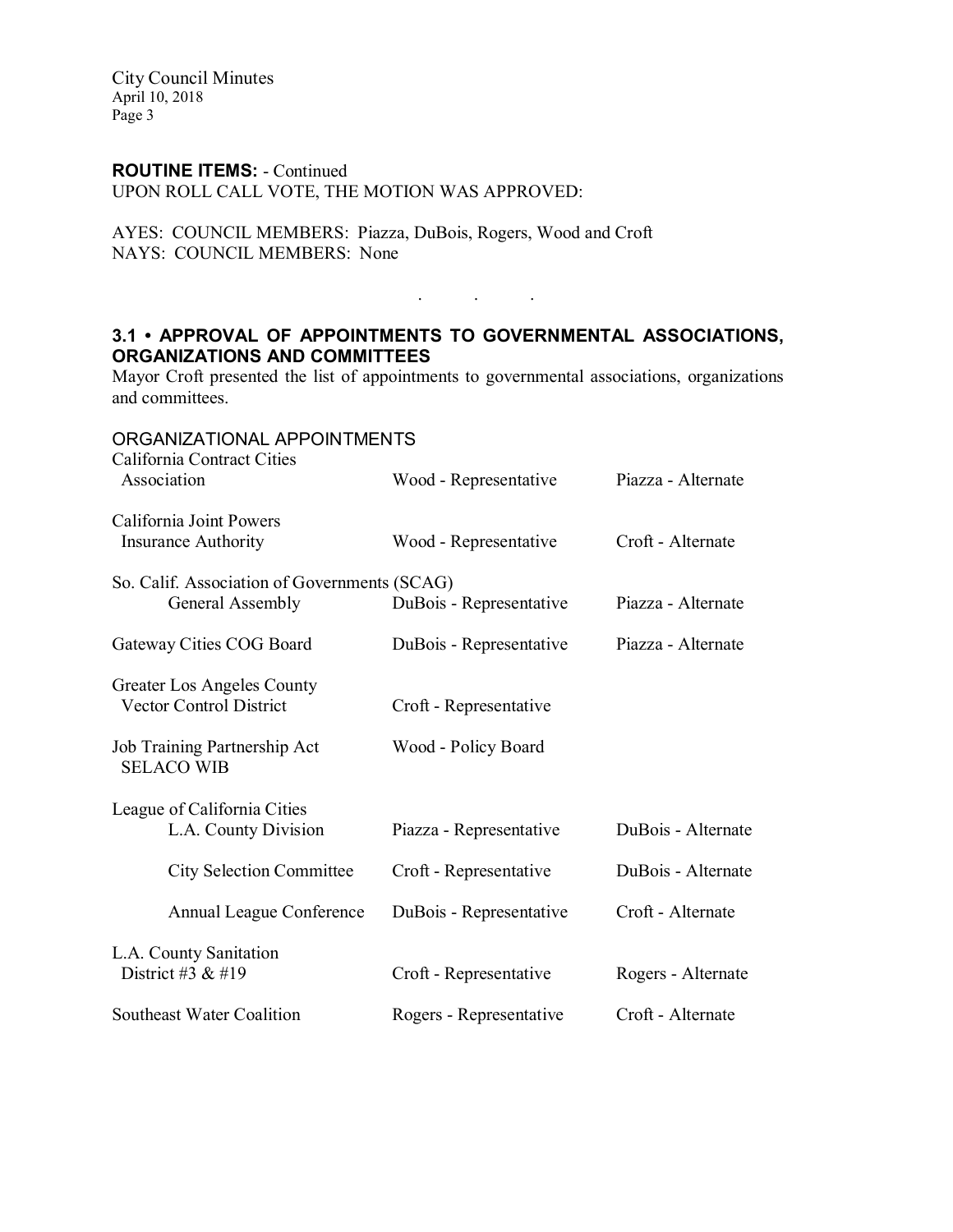# 3.1 • APPROVAL OF APPOINTMENTS TO GOVERNMENTAL ASSOCIATIONS, ORGANIZATIONS AND COMMITTEES - Continued

| <b>STANDING COMMITTEES</b><br><b>Intergovernmental Relations</b> | Croft - Chair   | Rogers - Member |
|------------------------------------------------------------------|-----------------|-----------------|
| Lakewood Schools                                                 | Rogers - Chair  | Wood - Member   |
| <b>Environmental Management</b>                                  | DuBois - Chair  | Wood - Member   |
| <b>Public Safety</b>                                             | Rogers - Chair  | Piazza - Member |
| Park Development                                                 | DuBois - Chair  | Wood - Member   |
| <b>Water Resources</b>                                           | Croft - Chair   | Rogers – Member |
| <b>Community Promotion</b>                                       | Piazza - Chair  | DuBois – Member |
| Economic Development                                             | $Croft - Chair$ | DuBois – Member |
| Hall of Fame - Board of Electors                                 | Wood - Chair    |                 |
| Audit                                                            | Croft - Chair   | Piazza - Member |
| Capital Improvement Plan                                         | Wood - Chair    | Croft - Member  |

COUNCIL MEMBER DUBOIS MOVED AND COUNCIL MEMBER PIAZZA SECONDED TO APPROVE THE APPOINTMENTS AS PRESENTED. UPON ROLL CALL VOTE, THE MOTION WAS APPROVED:

AYES: COUNCIL MEMBERS: Piazza, DuBois, Rogers, Wood and Croft NAYS: COUNCIL MEMBERS: None

### 3.2 • AUTHORIZING AN ENGINEERING SERVICES AGREEMENT WITH ISES CORPORATION FOR FACILITY CONDITION ASSESSMENT

. . .

Lisa Rapp, Director of Public Works, made a presentation based on the report in the agenda and explained that many of Lakewood's parks and facilities were now over fifty years old and staff was recommending the preparation of a Facility Condition Assessment, which would identify and document current facility condition deficiencies, recommend corrections for all deficiencies, provide cost estimates for corrections, and forecast future facility renewal costs. She stated that the assessment would also allow staff to prioritize capital improvement and facility maintenance needs, and properly budget for those needs over the next twenty years. She reported that a new standing council committee was being established to review the scope and cost of an overall Capital Improvement Program for the City and that the Committee would make recommendations regarding long-term capital project planning, and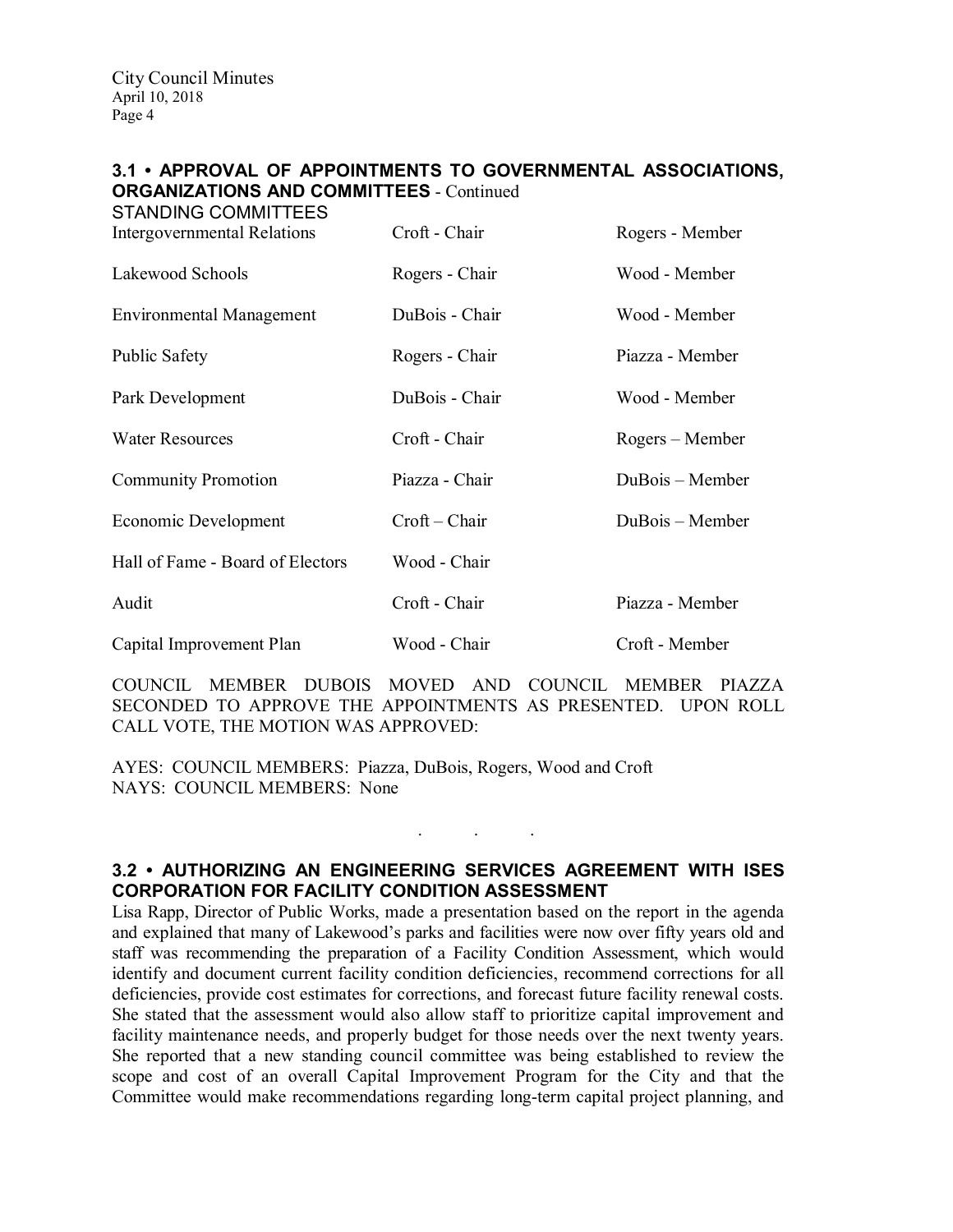### 3.2 • AUTHORIZING AN ENGINEERING SERVICES AGREEMENT WITH ISES CORPORATION FOR FACILITY CONDITION ASSESSMENT - Continued

the Facilities Condition Assessment would be a key tool in assisting both staff and the CIP Committee in their efforts to prioritize investment in facilities. She added that the Facilities Condition Assessment should be completed in approximately four months. It was staff's recommendation that the City Council approve the consulting agreement with ISES Corporation for engineering services in an amount not to exceed \$92,950; authorize execution of the agreement in a form approved by the City Attorney; and authorize a contingency of \$9,000 for additional work as needed.

Mayor Croft commented on the value of such an assessment and stated that a similar analysis had been conducted at the Water Resources Department that facilitated the development of a more comprehensive plan for the future with regards to investment needs.

COUNCIL MEMBER DUBOIS MOVED AND VICE MAYOR ROGERS SECONDED TO APPROVE STAFF'S RECOMMENDATIONS. UPON ROLL CALL VOTE, THE MOTION WAS APPROVED:

AYES: COUNCIL MEMBERS: Piazza, DuBois, Rogers, Wood and Croft NAYS: COUNCIL MEMBERS: None

SUCCESSOR HOUSING ACTIONS

1. Approval of Register of Demands VICE MAYOR ROGERS MOVED AND COUNCIL MEMBER WOOD SECONDED TO APPROVE THE REGISTER OF DEMANDS. UPON ROLL CALL VOTE, THE MOTION WAS APPROVED:

. . .

AYES: COUNCIL MEMBERS: Piazza, DuBois, Rogers, Wood and Croft NAYS: COUNCIL MEMBERS: None

. As we have the set of  $\mathcal{A}$  , and  $\mathcal{A}$ 

#### ORAL COMMUNICATIONS:

Rocky Pavone, Lakewood, addressed the City Council regarding financial literacy and extended an invitation to attend complimentary workshops at the Cerritos Financial Center.

Kevin Harbor, Lakewood; Dodi Murrill, Lakewood; and Ernest McBride, Lakewood, addressed the City Council regarding a vehicle incident and traffic issues at the intersection of Cherry Avenue and Denmead Street.

Members of Girl Scout Troop 2993, St. Pancratius School, Lakewood, addressed the City Council regarding the donation of a portion of the proceeds to veterans from over \$30,000 in cookies sales and that the juniors and cadets were working on their civics badges.

. . .